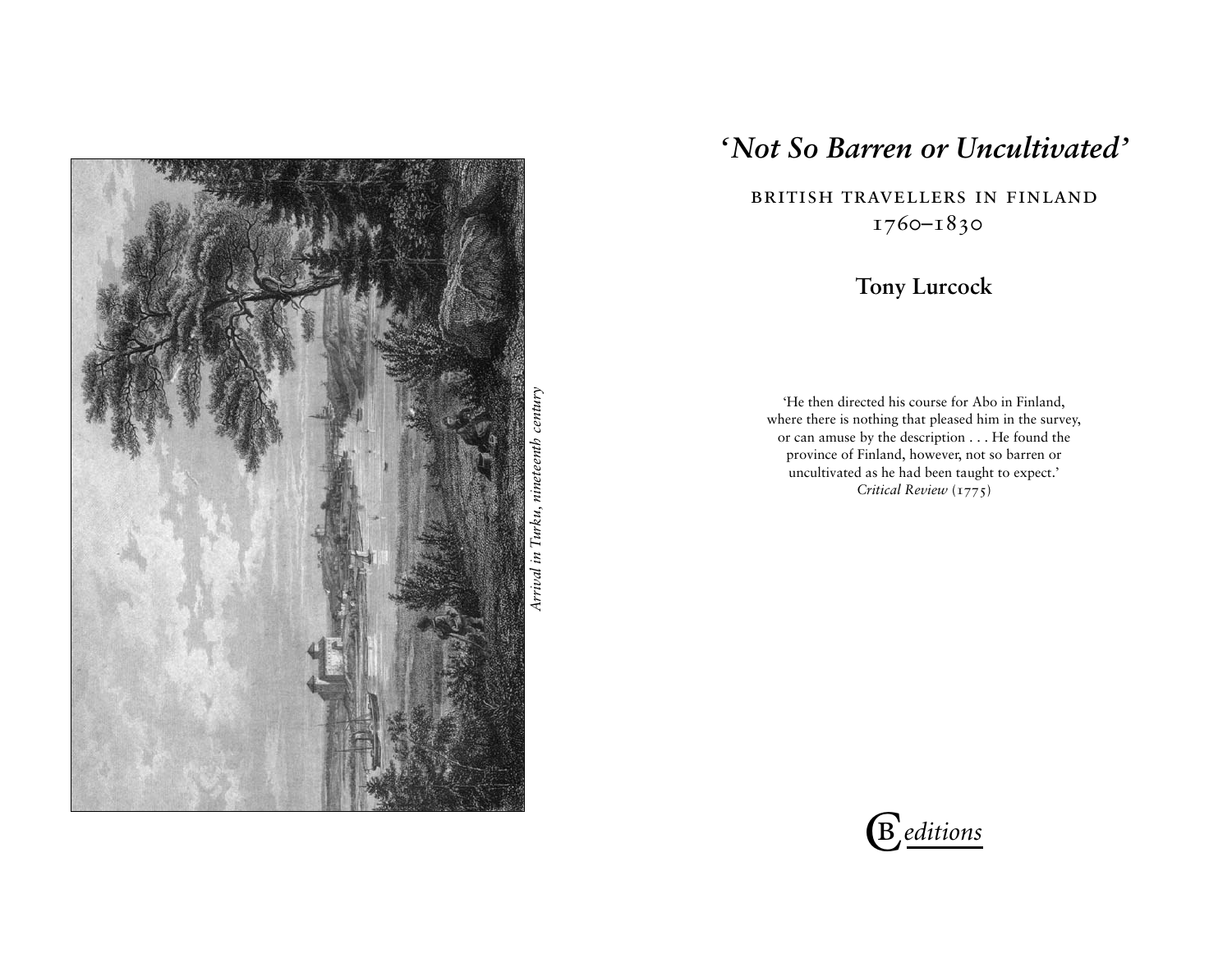# **Contents**

| Acknowledgements                                  | vii            |
|---------------------------------------------------|----------------|
| Map                                               | viii           |
| Place Names in Swedish and Finnish                | ix             |
| Preface                                           | X1             |
| Introduction                                      | T.             |
| Joseph Marshall                                   | 23             |
| Sir Nathaniel William Wraxall                     | 3 <sub>1</sub> |
| William Coxe                                      | 43             |
| <b>Matthew Consett</b>                            | 54             |
| Edward Daniel Clarke                              | 62             |
| Lapland and Northern Ostrobothnia                 | 63             |
| The Åland Archipelago, Turku and Southern Finland | 83             |
| John Carr                                         | 97             |
| Sir Robert Ker Porter                             | 105            |
| John Thomas James                                 | 116            |
| George Green                                      | I22            |
| <b>Robert Pinkerton</b>                           | 126            |
| John Paterson                                     | 132            |
| Sir John Bowring                                  | I44            |
| Francis Bayley                                    | 149            |
| Captain George Matthew Jones                      | I54            |
| Arthur de Capell Brooke                           | 166            |
| Captain James Edward Alexander                    | 170            |
| Captain Charles Colville Frankland                | 178            |
| Charles Boileau Elliott                           | 185            |
| John Barrow                                       | 192            |
| <b>Charlotte Disbrowe</b>                         |                |
| and the Marchioness of Westminster                | 20I            |

First published in 2010 by CB editions 146 Percy Road London w12 9ql www.cbeditions.com

> All rights reserved © Tony Lurcock, 2010

Front cover: *Viewing the Midnight Sun. TORNAO IN LAPLAND*. Engraving by Thomas Bewick; frontispiece of Matthew Consett's *A Tour through Sweden, Swedish Lapland, Finland and Denmark*, 1789.

> Tony Lurcock has asserted his right under the Copyright, Designs and Patents Act 1988 to be identified as author of this work

Printed in England by Imprint Digital, Exeter EX5 5HY

isbn 978–0–9561073–9–8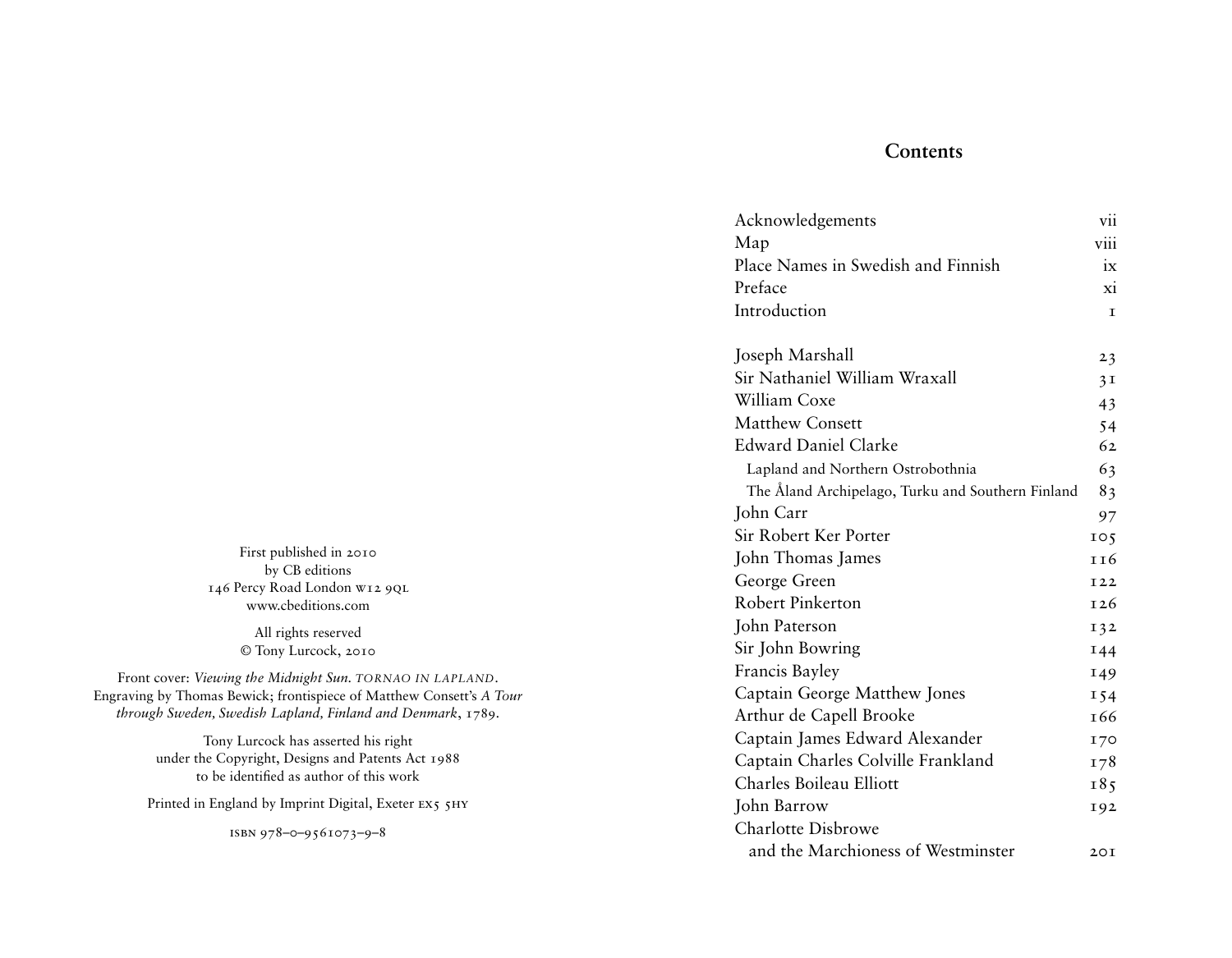# **Acknowledgements**

Composing this book has been largely a solitary activity, carried out over several decades, with many long periods of inattention. It is probable that I have forgotten some of the people who have given help or advice along the way, and very probable that several such people have forgotten that they ever helped or advised.

The following have certainly given help at different times and places, in matters both literary and technical: Ben Goluboff, Tim Griggs, Bill Mead, Bernard O'Donoghue, Simon Rae, David Ripley, Roger Sell, Katherine Turner and David Wilson. On the home front my sons, Pontus and Casper, have been the book's allies in several areas: typing out more than a hundred thousand words onto a computer, maintaining and explaining the said computer, helping with all sorts of wordprocessing problems, and offering advice on content and style.

My friend Silvester Mazzarella has stuck with me and with the project since the beginning, reading and commenting on numerous drafts, and always leaving me feeling that it was all worthwhile. As the book headed for publication Jonathan Clark sorted out various word-processing problems, and masterminded the production of the map and frontispiece.

I thank Dominique Enright for proof-reading, and Charles Boyle for expertise in matters of design and production.

Any comments, corrections or additions would be welcomed by the author at 9 Monmouth Road, Oxford OX1 4TD, UK, or by email to tonylurcock@yahoo.com.

## Epilogue

#### Appendices

| I James Thomson's Winter                   | 207             |
|--------------------------------------------|-----------------|
| 2 Three Lapland poems                      | 208             |
| 3 The Great Coastal Road                   | 2T              |
| 4 Clarke's 'General Statement of Contents' | 2I3             |
| 5 Andrew Swinton (William Thomson)         | 2T <sub>6</sub> |
|                                            |                 |
| Notes and References                       | 2I9             |
| Bibliography                               | 227             |

205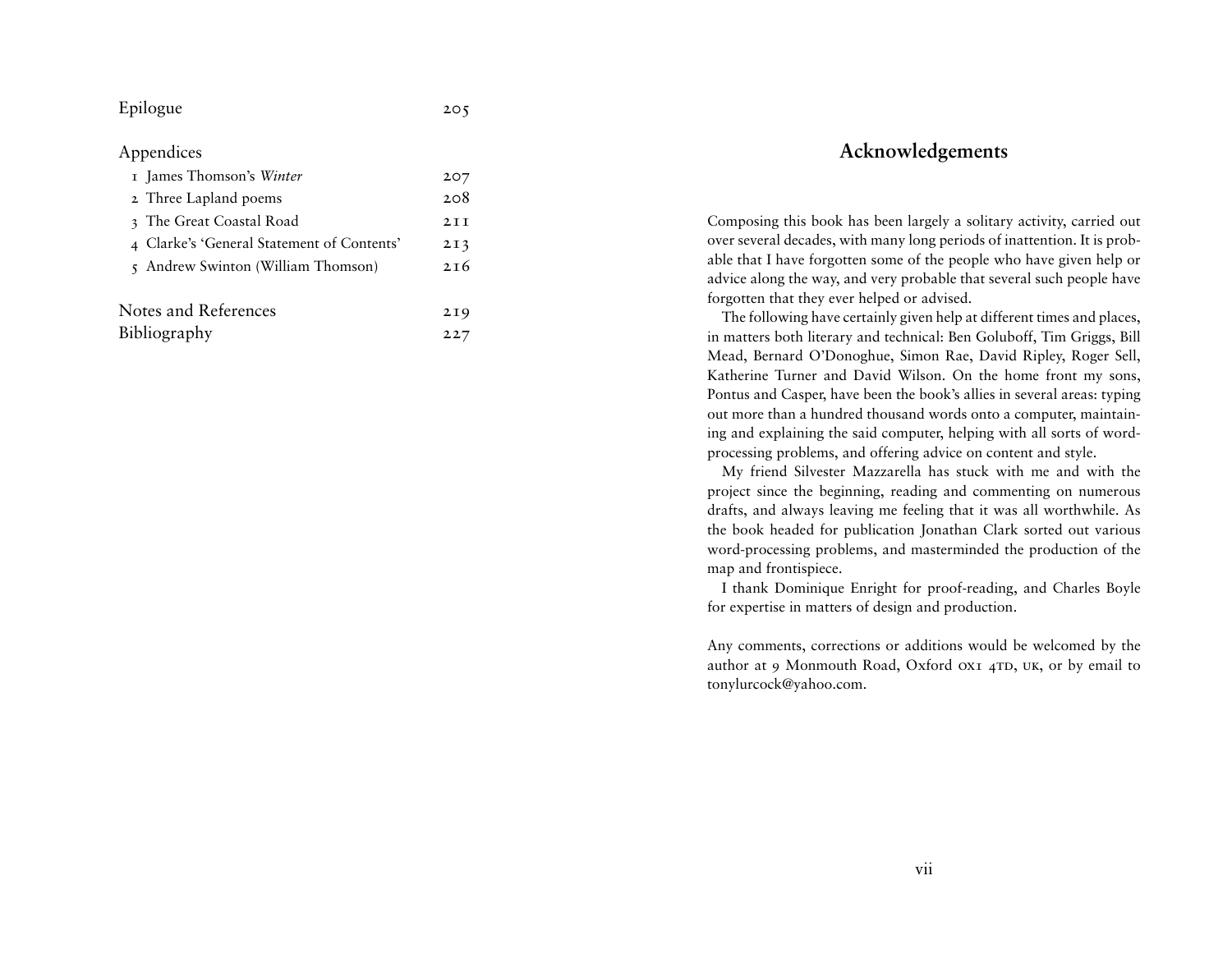

# **Place Names in Swedish and Finnish**

(*Archaic Swedish spellings are in parentheses.*)

| Björneborg             | Pori               |
|------------------------|--------------------|
| Borgå (Bergo)          | Porvoo             |
| Brahestad              | Raahe              |
| Elsing (Helsing)       | Helsinki (village) |
| Enontekis              | Enontekiö          |
| Fredrikshamn           | Hamina             |
| Gamla Karleby          | Kokkola            |
| Helsingfors            | Helsinki           |
| Lovisa (Louisa)        | Loviisa            |
| Ny Karleby             | Uusikaarlepyy      |
| Nyslott                | Savonlinna         |
| Peterlax               | Pyterlahti         |
| Pyttis                 | Pyhtää             |
| Sibho                  | Sibbo              |
| Sveaborg               | Suomenlinna        |
| Tammerfors (Tamerfers) | Tampere            |
| Tourneå                | Tornio             |
| Uleåborg               | Oulu               |
| Vasa                   | Vaasa              |
| Ăbo                    | Turku              |
| Övertourneå            | Ylitornio          |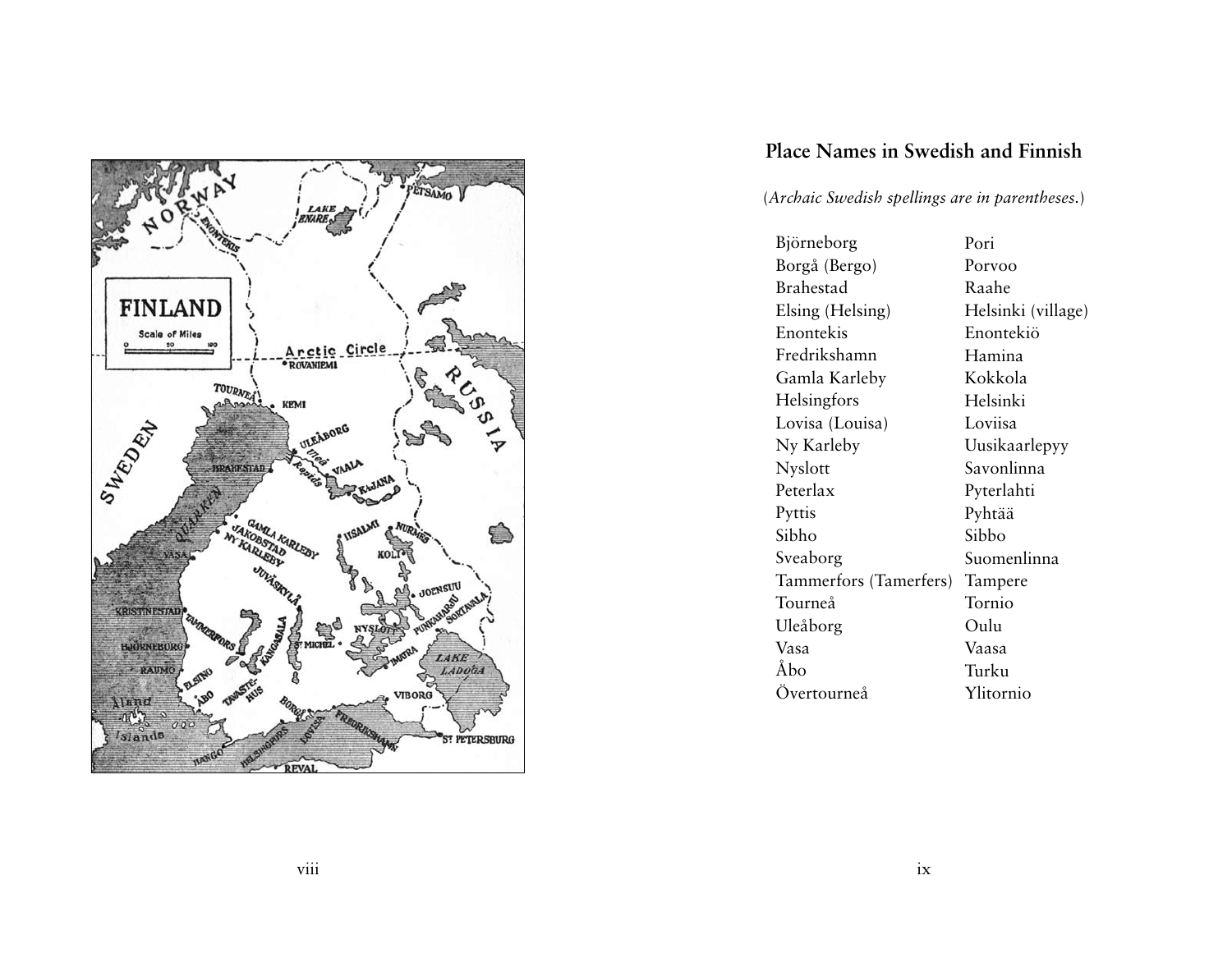# **Preface**

This book has its origins in occasional talks given to Finnish-British Societies in various towns in Finland some forty years ago. They were readings rather than lectures, and offered striking and amusing extracts from books by British travellers in Finland. Over the years I have found many more books, and discovered a good deal about many of the writers.

Viewed chronologically these accounts arrange themselves in a developing pattern. In the eighteenth century Finland was a destination almost exclusively for those who were rich and titled, as well as bold and adventurous. With the coming of the steamboats, first on the Baltic, and later from England, sightseers from a different class of society appeared, and by the end of the nineteenth century ladies as well as gentlemen were taking leisurely tours of Finland, especially in the lake district. The twentieth century saw visitors of all classes travelling to Finland, often interested in the politics and social institutions of this new republic, and attracted also because it was unbelievably cheap. The present volume covers the earliest part of this history, from the  $1760s$  to the  $1830s$ .

All of the books which are discussed and cited are by English or Scottish authors, and were published in Britain. The book has two limitations: I have made no attempt to compare British travellers with, for example, those from Germany or France, nor have I (with one exception) made use of or sought out unpublished material. The presentation is broadly chronological, but I have put a few writers a little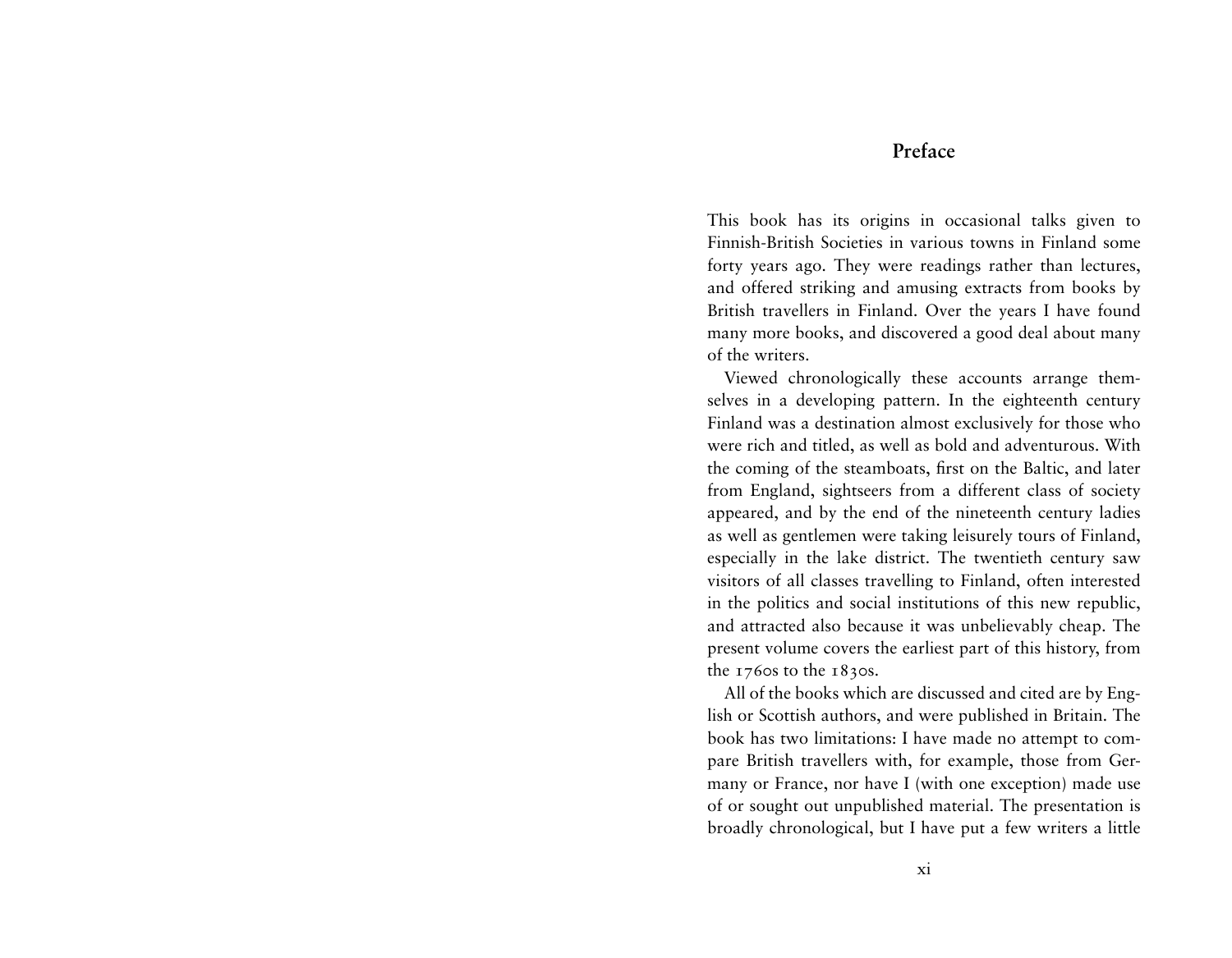#### *Not So Barren or Uncultivated'* present the set of the set of the set of the set of the set of the set of the set of the set of the set of the set of the set of the set of the set of the set of the set of the set of the s

out of sequence where I have felt that this would make the book more cohesive.

The book is first and foremost an anthology. The extracts are chosen from a score or more of accounts, with a short introduction to each writer. I have attempted to make the book more than a chronology by linking some of the recurrent features, ranging from the writers' often rudimentary ethnological instincts to their opinions of the roads and post-houses. There is not always a great deal of consensus: every traveller tells his own tale. It is amusing rather then bewildering to find, for example, how some of them considered that crossing from Finland to Russia was to move from civilisation to savagery, while others held the opposite opinion.

In the Introduction I have presented the writers against the background of their times, describing some of the cultural, social and literary ideas which they reflect. Themes such as 'the picturesque' can then be mentioned in the body of the book without further digression. It is by no means necessary to read the introduction to enjoy the contents of the book, nor need the book be read chronologically, in full, or indeed at all. That is the way with anthologies.

The earliest accounts of Finland often confuse the races: Swedes, Finns and 'Lapps'. In particular travellers in Lapland did not usually distinguish Finns living in Lapland from what are now known as Sami, the native inhabitants. The term Finlander is commonly used where we should now say Finn, but Swedish-speaking Finns, confusingly for modern readers, are often referred to as 'Swedes'.

Several writers describe their journeys west of St Petersburg as passing 'through Russian Finland'. This phrase, like references to 'the Governor of Russian Finland', is a reminder that the map of Finland has for two and a half centuries

been periodically redrawn. The eastern border had been moved west by the Peace of Turku in 1743; the Kymijoki, with its famous bridge, marked the border between what travellers usually termed Swedish Finland and Russian Finland, and Hamina became the Russian garrison town. This border remained until Russia occupied Finland in 1808–9; by the Treaty of Hamina (1809) all of Finland was ceded by Sweden to Russia. Finland was not incorporated into Russia, but became an autonomous Grand Duchy, keeping the constitution and legal system from the Swedish era. At the Diet of Porvoo (1809) the Czar undertook to uphold the Lutheran faith and 'the constitutional laws and rights' of Finland; Finns swore allegiance to the Czar. Finnish Karelia and the province of Vyborg (Viipuri in Finnish) were now part of the Grand Duchy, and travellers did not reach Russia proper until they were almost in sight of St Petersburg. This border remained until the Second World War. For travellers, as for most inhabitants, these changes of sovereignty had little effect at this time; they are mentioned here to make better sense of incidental allusions in the text, and to avoid confusion about where Finland's borders actually were.

The problems of place names are not so easily addressed. Firstly, travellers mention many places whose names bear no resemblance to anything that can be found on accessible maps of Finland. This may be because they are Swedish names which have long been replaced by Finnish ones, or because they are the writers' phonetic approximations to what they thought they heard; on occasion it could be both of these, presumably. In the quotations I have let the names stand as published, but in my own text I have given the modern, Finnish names to all places that I have identified; the others are indicated by quotation marks. A more troublesome matter has been that of Swedish and Finnish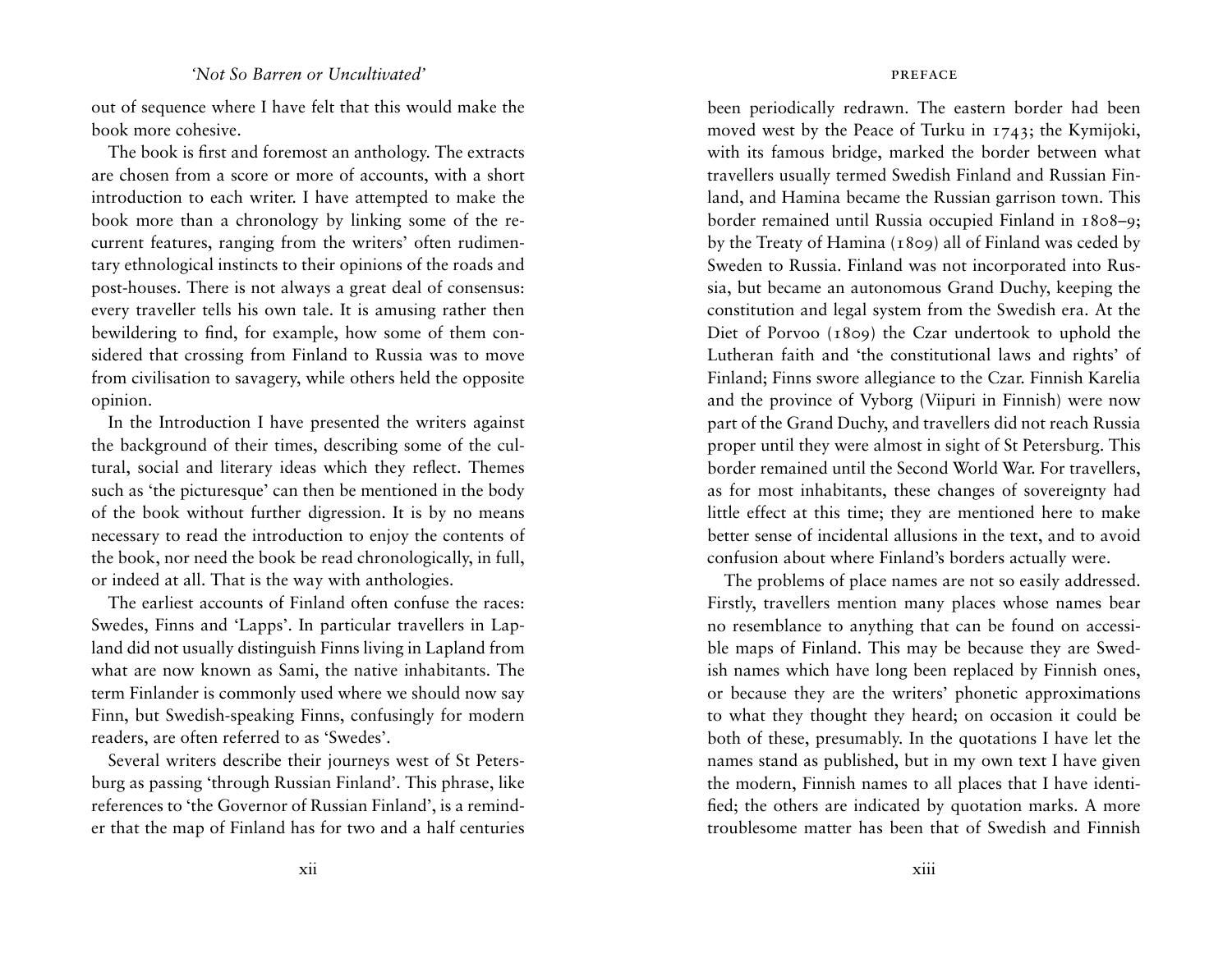# *'Not So Barren or Uncultivated'*

place names. Almost without exception writers until the end of the nineteenth century used Swedish names: Helsingfors rather than Helsinki, Åbo rather than Turku, and Nyslott rather than Savonlinna. I don't think that there is any satisfactory way out of this difficulty, so I have adopted what seems to be the least unsatisfactory option: instead of pestering the text with a succession of alternative names, I have kept place names unaltered in the quoted passages – nearly always the Swedish version – and used the current Finnish names in my own text. Readers unfamiliar with the Swedish names may need to refer to the list of place names, but the context will usually make things clear.

I should mention too that I have kept the spelling of the original texts, and am fairly confident that all apparent misspellings are actually original. A few very obvious misprints and significant mistakes in punctuation have been silently corrected. Modern readers may be as amused at the English attempts to render Finnish place names, as English travellers a century later were by Finnish attempts to produce a restaurant menu in English.

The Appendix contains some material which would have clogged up the narrative, but which seemed to me worth preserving. The Notes are mostly page references for the quoted passages. I have avoided the distraction of footnotes, or numbers in the text to indicate notes. By these means I hope that the book will be readable as well as accurate.

The present book carries the story down only to the 1830s. Whether further volumes appear will have to depend on the reception of what follows. All that I will say now is that there is more where this came from.

# **Introduction**

Anyone who contemplated travelling to Finland before the last years of the eighteenth century would have found little information beyond the final brief chapter of the *Germania* of the Latin historian Tacitus, written in AD 98. This is how it reads in John Aiken's translation from 1777:

The Fenni live in a state of amazing savageness and squalid poverty. They are destitute of arms, horses and settled abodes: their food is herbs; their cloathing, skins; their bed, the ground. Their only dependence is on their arrows, which, for want of iron, are headed with bone; and the chace is the support of the women as well as the men, who wander with them in the pursuit, and demand a share of the prey. Nor do they provide any other shelter for their infants from the wild beasts and storms, than a covering of branches twisted together. This is the resort of youth; this is the receptacle of old age.

This description, wrote John Thomas James in 1816, 'is often quoted in allusion to their present habits and character'. Many of the British travellers from the late eighteenth century who published accounts of their experiences in Finland felt that very little had changed in the intervening centuries. Writer after writer recorded discomfort, disgust, and disbelief. Edward Daniel Clarke, crossing from Vartsala to Turku in sub-Arctic temperatures in January 1800, wrote that his journey 'was one of extreme suffering; and perhaps few *English* travellers ever encountered one of greater trial'. 'Yet,' he continued, 'any thing was preferable to remaining in the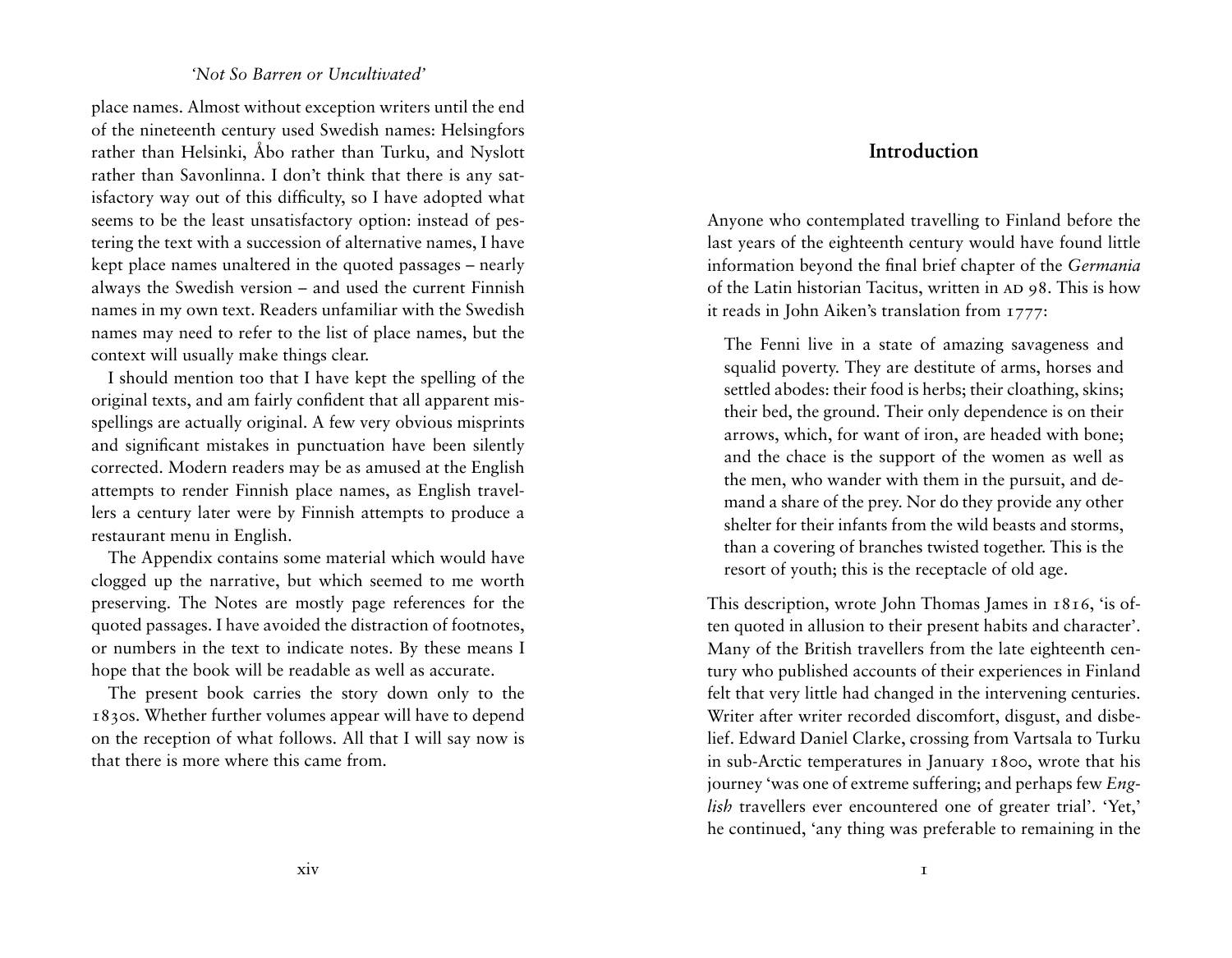#### *'Not So Barren or Uncultivated'*

wretched and unwholesome hovel where we had passed the night.' Like many other early travellers, he found the horrors of the accommodation even worse than the rigours of the Finnish winter. Summer travelling was no less daunting: the bugs indoors and the mosquitoes outdoors caused more distress than the blood-curdling temperatures of winter. 'No one, but those who have suffered,' wrote John Carr, 'could believe them capable of producing so much torment.'

The early travellers found the inhabitants of Finland even less attractive than the country itself. 'Unpolished in their manners, and still retaining the vestiges of Gothic ignorance, they present not many charms to tempt the traveller,' observed Sir Nathaniel Wraxall. 'The manners of the people were so revolting,' wrote Clarke, 'that one hesitates in giving the description of anything so disgusting.' Sir Robert Ker Porter thought that 'their appearance is ten times more savage than the grimmest Russian I ever met', while Andrew Swinton added that 'the Finland women are extremely coarse in their persons and features'. The peasants spoke, in Wraxall's words, 'a barbarous jargon equally unintelligible to a Swede or a Russian'. In the whole country it was only the hardiness of the horses which regularly met with praise. Why, then, did these long-suffering travellers not stay at home, or at least confine their movements to the well-known resorts of 'civilised' Europe?

There were, in fact, all sorts of reasons which prompted British travellers from the mid-eighteenth century onwards to turn their horses' heads to the North. Wraxall was expressing a commonly held view when he wrote in 1775:

Mankind are become more sceptical, and refuse to be amused with superstitious legends, or the wanton sallies of a luxuriant and fertile imagination. The refinement and civilisation of modern manners, has rendered it no difficult matter to inspect kingdoms and provinces, to which access was formerly barred by bigotry, barbarism, and want of all police.

'Fabulous' journeys were coming to be seen as a taste which belonged to an earlier age; it was now more likely to be an empirical urge which sent travellers on their way. Wraxall stressed that the world was now safe enough for people to go to remote countries to find things out for themselves. Arthur de Capell Brooke, who travelled to the North Cape in 1820, sought to correct the 'general notions' that northern Europe suffered 'almost continual darkness' and was mostly 'fast bound . . . in chains of ice':

A person . . . who can divest himself of those ideas, and meet with cheerfulness the many little inconveniences to which everyone who leaves his own country is liable, will find in the North much to gratify his curiosity, and interest his feelings.

Partly it was novelty which attracted travellers to the north of Europe, and which made their written accounts so popular. From about 1770, as Katherine Turner has shown, book reviewers were complaining that readers were bored with accounts of traditional European travel, and were anxious to read about fresh fields. Changing taste, too, played an important part. Richard Holmes has described this phenomenon:

Hitherto the English literary traveller (for the great part male, well-heeled and accompanied by guides, valets or tutors) had adhered to a well-defined circuit through Europe and the Levant that over three centuries had become known as the Grand Tour. 'The grand object of travel,' pronounced Dr Johnson, 'is to visit the shores of the Mediterranean . . .' The essential attraction was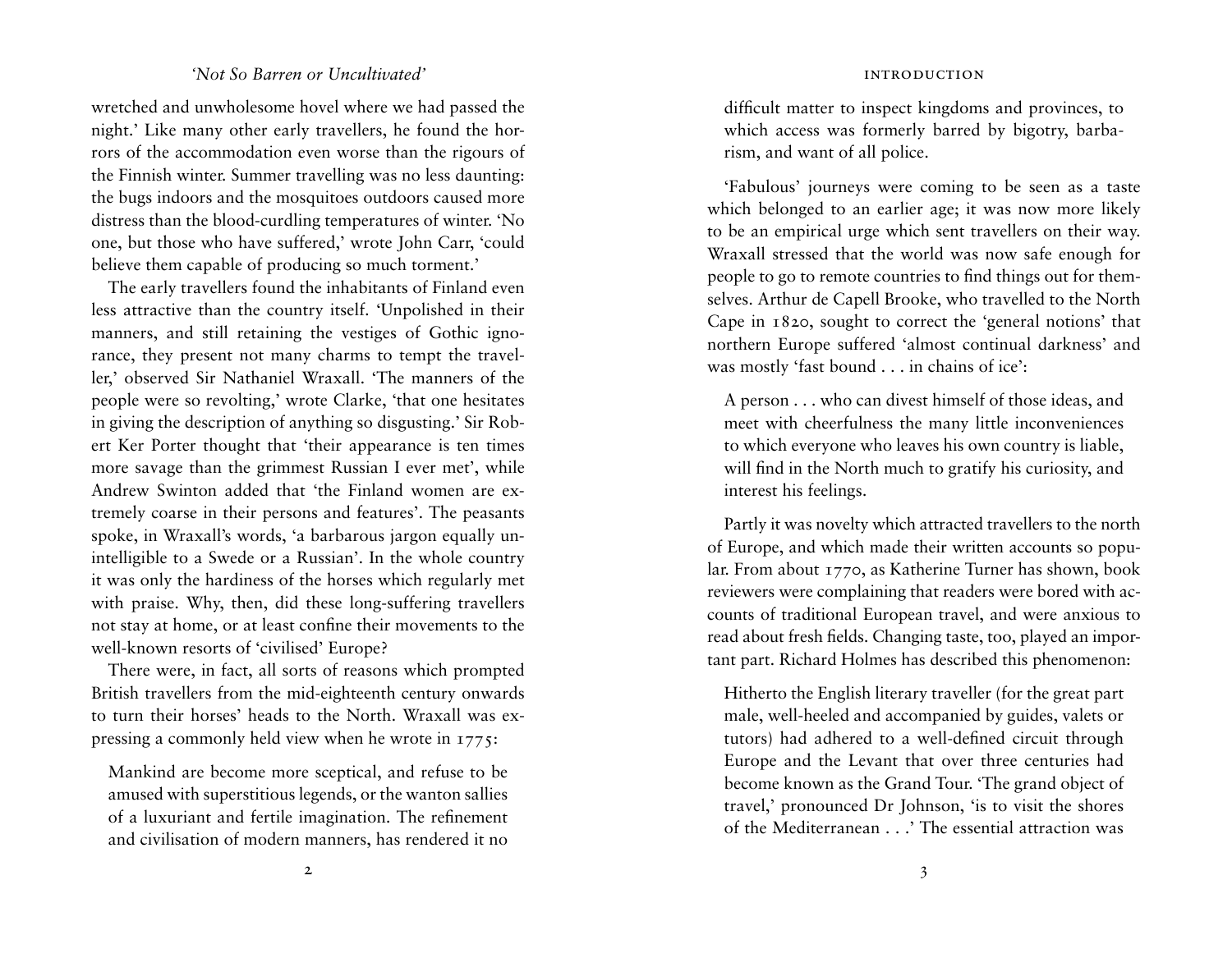#### *'Not So Barren or Uncultivated'*

towards the cities and civilizations of the south. To go north and east – beyond say the international port of Hamburg and the old walled and turreted medieval city of Lübeck, was to journey beyond the pale of Western culture. The shores of the distant Baltic, and the halflegendary lands of the midnight sun beyond, were *terra incognita* for all but a few hardy sailors, merchants, diplomats, and the new race of commercial travellers.

Few travellers in any of these four categories have left any account of their movements in Finland, at least in the period up to about 1830. The published travel books, with only a few exceptions, are by writers who fit Holmes's description of 'the English literary traveller', although it was more commonly the tutor who subsequently published an account. Most writers of this time published their travelogues in the form of a journal or a series of letters; written at the time, these could be easily worked up for publication, and even revisited for a later, expanded edition.

More than novelty was involved: there were sternly practical reasons for travellers to head north. The traditional routes of the Grand Tour were at this time repeatedly obstructed or rendered hazardous by the continental wars – by the French Revolution in 1789 and then, until the Battle of Waterloo in 1814, by Napoleon. The angry decrees of renovated war,' wrote Carr in 1805, had 'closed the gates of the south; the north alone lay expanded before me.' Throughout this period young men and their tutors were having to find new directions, and substitutes for the Grand Tour. One was Edinburgh, christened at this time 'the Athens of the North' because of the concentration of educated travellers who had temporarily settled there. Northern Europe was another popular alternative.

The very idea of the traditional Grand Tour, which had

#### introduction

become popular after the Restoration, was actually being questioned long before the time of Napoleon. Clarke, himself a Cambridge tutor, and the most significant traveller represented in this volume, called the Grand Tourists' bluff in uncompromising terms; addressing the young nobility of England, he wrote:

But, let me ask, have your continental expeditions been attended with that advantage, which it is natural to suppose would result from the lavish contribution, both of time and treasure, which has been exacted to complete them? A painful witness to the contrary, it is with deep concern I call to mind, the shameful manner in which they are frequently accomplished. Roaming about the Continent, in almost proverbial apathy, becomes your characteristic. For what purpose do you travel? Is it to associate promiscuously with adventurers? – to be immured in gaming houses? – to be seen all the morning at the billiard table; and all the evening intoxicated; or at the faro bank? – to become the object of contemptuous ridicule in every country you visit? Is it for this Albion pours forth her sons upon foreign ground; and in the vain hope of obtaining ornaments to her senate, honours to her state, understandings enlarged, prejudices corrected, and taste refined?

Few of these traditional dissipations of the English upper class were available in northern Europe, so even when the roads to the south were clear some travellers – and their tutors especially – could still find good reasons for heading north. The earliest traveller represented here, Joseph Marshall, explained how disappointment with his own Grand Tour through France, Italy, Spain and Germany in 1761 had influenced him to try something entirely different: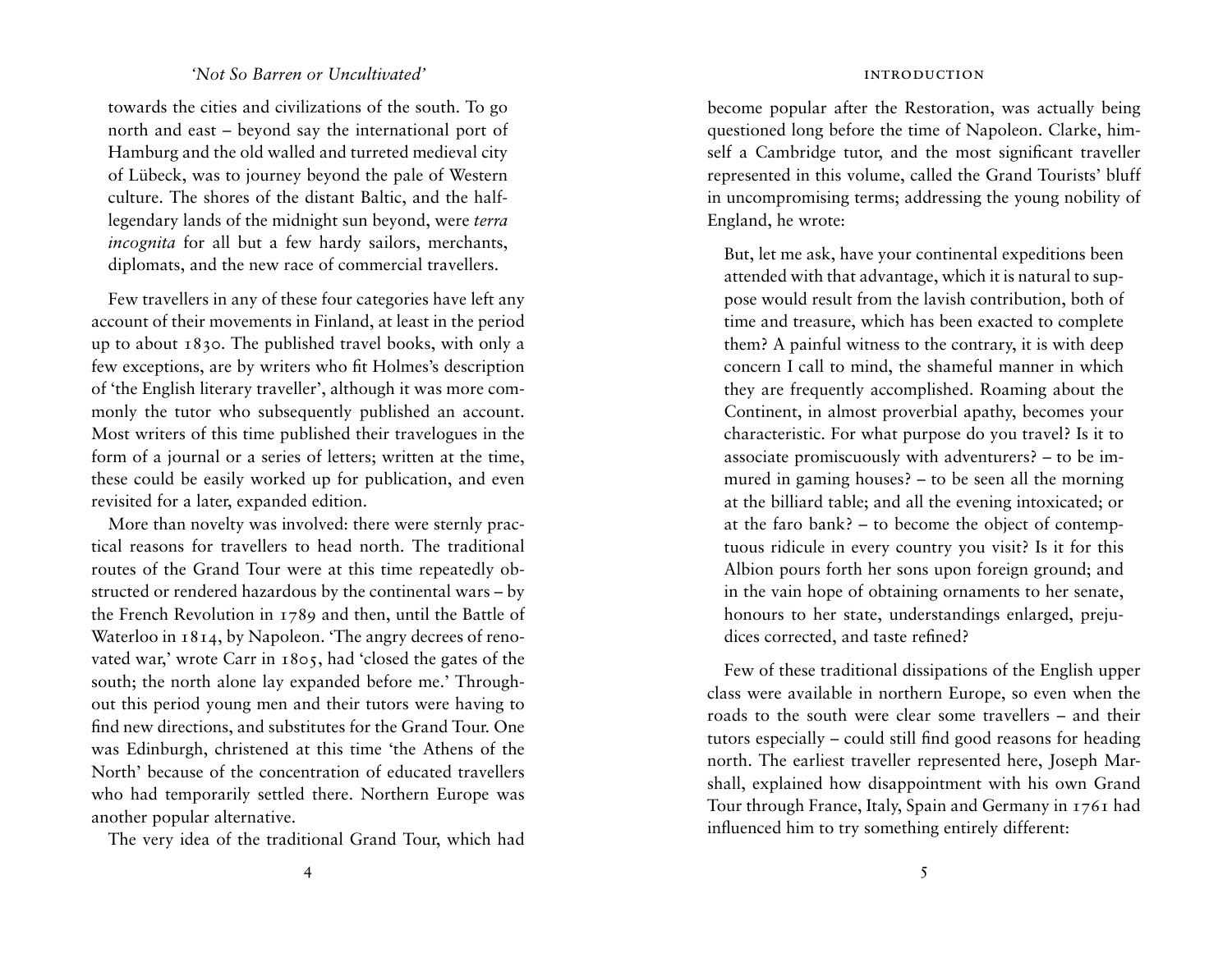## *'Not So Barren or Uncultivated'*

I soon found that I had spent much time, money and attention, in order to return home, judiciously speaking, as ignorant as I went out. Reflection convinced me, that there were numerous objects, highly deserving attention in each country, which I had passed by without notice; and I regretted a journey performed in the rawness of youth, which afforded me so little instruction.

Many of these early accounts of travel in Finland offer something more, and more important, than a simple change of direction. They imply, and at times express, views of travel which actively reject what Holmes describes as 'the old eighteenth-century idea of the Grand Tour as an extension of classical education and the reverential study of the masterpieces of antiquity'. Matthew Consett, in his own rather naive way, described such a feeling on his return from Lapland in 1786:

We have beheld human nature under her rudest appearances: we have seen her in a State very different from that which appears in cities or at Courts, and have been enabled to draw conclusions from the varieties of life.

Mary Wollstonecraft offered a more enlightened and empirical view of travel in *Letters Written in Sweden, Norway,*  and Denmark (1796):

If travelling, as the completion of a liberal education, were to be adopted on rational grounds, the northern states ought to be visited before the more polished parts of Europe, to serve as the elements even of the knowledge of manners, only to be acquired by tracing the various shades in different countries.

She suggests here that knowledge of the primitive north should be a prelude to visiting the rest of Europe, so that the traveller could, so to speak, trace the development and advance of civilisation. Clarke shared this view; '[a] view of mankind in their origin opens before me,' he wrote to his Cambridge frined William Otter as he prepared to leave Stockholm for Finland.

Consett was one of many travellers to Finland whose special interest was Lapland, an area where the attractions were as varied as they were legendary. The very name 'Lapland' held for eighteenth-century readers some of the mythological power that Siberia had in later ages, as a place of great remoteness, beyond the boundary of civilised life. There was more than this. The Laplanders had for centuries had a reputation throughout Europe for magical practices and sorcery. In Shakespeare's *Comedy of Errors* a bewildered character exclaims, 'Sure these are but imaginary wiles,/ And Lapland sorcerers inhabit here.' These activities had been described vividly by Joannes Scheffer in his *Lapponia* (1673), published in England as *History of Lapland* in 1674. Fuseli's famous painting *The Night-Hag visiting the Lapland Witches* is dated 1796, while he was an associate of the Royal Academy, and would have been exhibited in London. The magic drum, used as an aid to augury, had long been prohibited in Finland, but seemed to be still a living presence. Clarke wrote that 'the divining-drums, by which fortunes are told by sorcerers, are so well known . . . that it were superfluous to insert a description**'.** Hundreds of miles south, near the Baltic coast, Porter commented on the 'wild scenery' which was 'the very theatre in which a romance writer would place his supernatural visitants'. As late as 1818 John Keats makes reference to 'a Lapland witch'.

An attraction both more immediate and widespread than witchcraft was the vogue for Northern primitivism in the later eighteenth century. The 'Goths,' writes Barton, 'exercised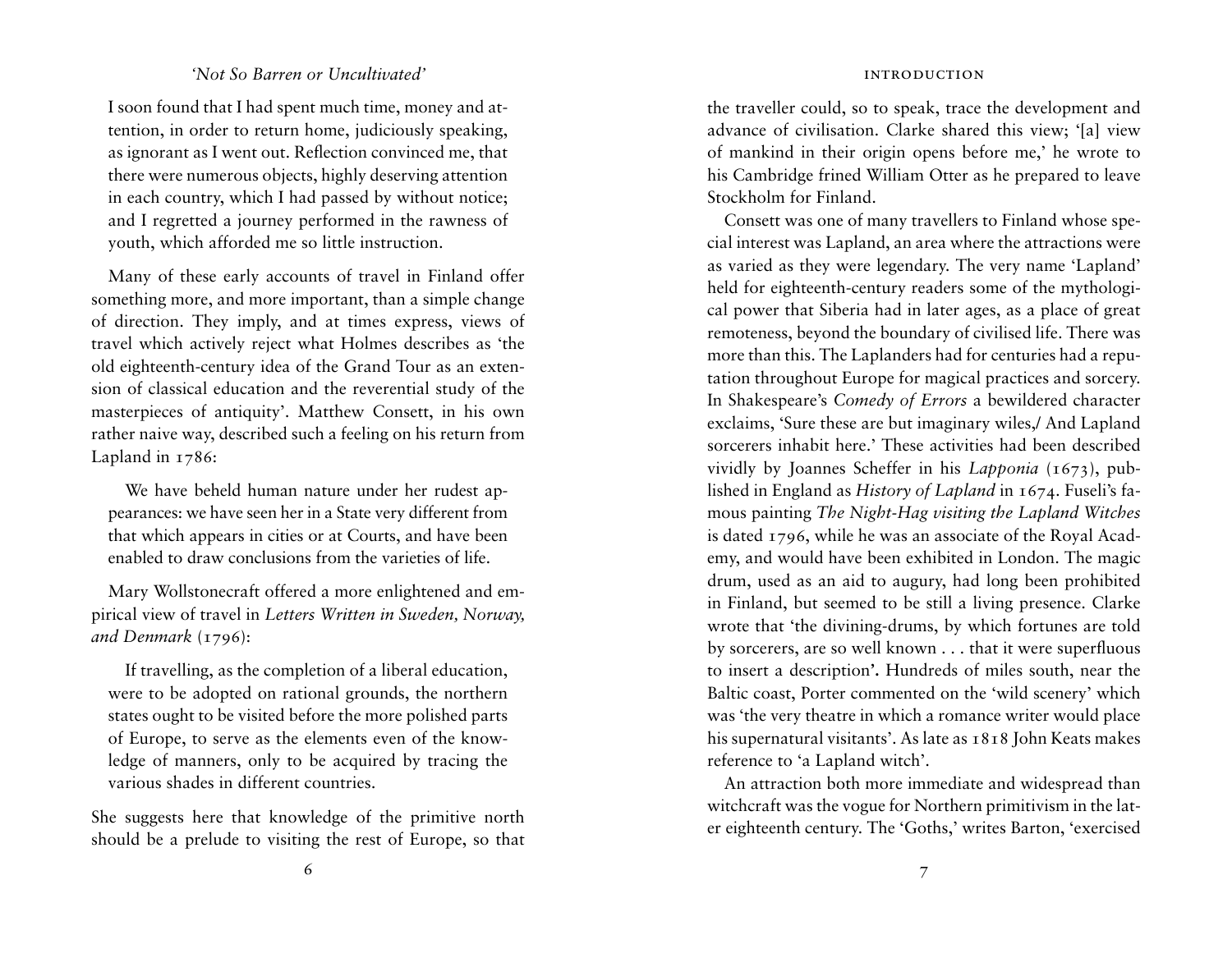# *'Not So Barren or Uncultivated'*

a growing fascination for the preromantic imagination . . . [T]hey seemed to embody primitive virility, vitality, valour, and hardihood, in contrast to the effete and degenerate Romans of the late Empire, heirs of an overrefined and dying civilisation.' Edward Gibbon had written that '[m]any vestiges attest the ancient residence of the *Goths* in the countries beyond the Baltic'. The literary dimension of the primitive is seen, for example, in the popularity of the Ossian poems, translated and published by James MacPherson in the early 1760s, and of Percy's *Reliques of Ancient English Poetry*   $(1765)$ . Literary primitivism was seen also in ballad poetry, which was popular long before Wordsworth and Coleridge published their *Lyrical Ballads* in 1798. Wordsworth wrote in 1800 of the 'elementary feelings' found among the rustic poor: he would have found them in abundance in Finland.

Many English readers knew something of Lapland from one of the most popular poems of the century, *The Seasons,*  by the Scottish-born poet James Thomson. The passage describing Lapland was added in the edition of 1730.

Wide o'er the spacious regions of the north, That see Boötes urge his tardy wain, A boisterous race, by frosty Caurus pierced, Who little pleasure know and fear no pain, Prolific swarm. They once relumed the flame Of lost mankind in polished slavery sunk; Drove martial horde on horde, with dreadful sweep Resistless rushing o'er the enfeebled south, And gave the vanquished world another form. Not such the sons of Lapland; wisely they Despise the insensate barbarous trade of war; They ask no more than simple Nature gives, They love their mountains and enjoy their storms. No false desires, no pride-created wants,

Disturb the peaceful current of their time, And through the restless ever-tortured maze Of pleasure or ambition bid it rage.

(The rest of Thomson's description is printed as Appendix 1.) So many of the travellers of this time actually quote from 'Winter' that it seems likely that it was influential in popularising Lapland.

Thomson's chief sources were Scheffer's *History of Lapland*, and Maupertuis's *Figure of the Earth*, published in English in 1738 (the author had been sent to Lapland by Louis XV to measure the length of a degree of the meridian). Thomson was fascinated by their descriptions of the Arctic nights, the fairy-land enchantments, the brightness of the stars, and hunting by the light of 'meteors' – a contemporary term for the Aurora Borealis. Joseph Addison often refers to Lapland in *The Spectator*; in two numbers from 1712 poetry from Lapland is introduced:

The following Verses are a Translation of a *Lapland* Love-Song, which I met with in *Scheffer's* History of that Country. I was agreeably surpriz'd to find a Spirit of Tenderness and Poetry in a region which I have never suspected for delicacy.

It seemed to the writer astonishing that lyrics 'not unworthy old *Greece* or *Rome*' should be produced in a climate so dark and cold that ''tis amazing that the poor Natives shou'd get food, or be tempted to propagate their Species'. (See Appendix 2 for the text of the poems*.*)

Such was the vogue for Lapland that Consett, arriving in Tornio in 1786, was told by a resident, Professor Helands, that 'many Englishmen had visited Tornao in his time, and [he] shewed us Letters he had received from persons of rank in London'. By the end of the century, writes Herbert Hartman,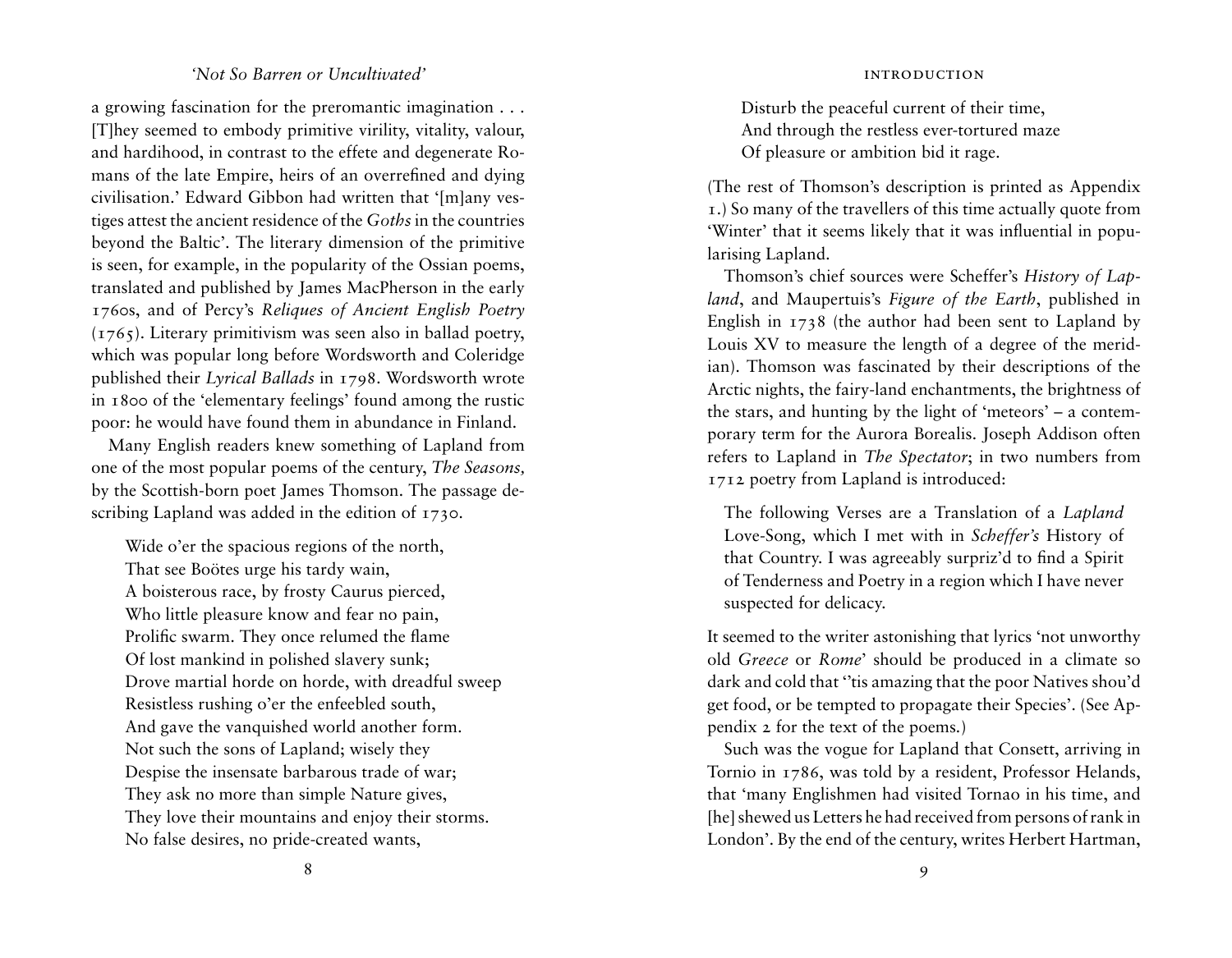## *'Not So Barren or Uncultivated'*

'Lapland . . . was becoming an item (was Maupertuis to blame?) in the Romantics' paraphernalia of remoteness.' In English Augustan poetry Lapland became established as a place of unsullied and romantic isolation. Nowhere could be imagined as further from the dark satanic mills. Words alone could not do justice to these Finnish scenes; several of the writers embellished their accounts with engravings, and these were occasionally issued separately in portfolios.

In the dawn of the Romantic Movement it is hardly surprising to find travellers seeking new manifestations of the picturesque. The theory of the picturesque – 'views seen as being artistic but containing elements of wildness and irregularity' – was promoted by William Gilpin and Uvedale Price in the later eighteenth century. Wraxall was one of the travellers who rather self-consciously relished the picturesque, as in this summer vignette from the Åland Islands:

Many of the prospects were, however, so wondrously picturesque and romantic, that I frequently stopped the boatmen for a minute, to gaze upon the extraordinary scene around me.

In winter, too, there was much to appreciate: William Coxe, arriving in Finland in early February, enjoyed 'the picturesque appearance of the sledge team'. Clarke went far beyond a scientist's appraisal of the landscape, echoing Augustan poets like Thomson and Joseph Warton in praising the grandeur of the 'prospects'; the sketches which he made in Lapland, some of them later engraved, 'were always picturesque'.

Some of the travellers to northern Europe were surprised to find that they had discovered a race of people who seemed to be untouched by European civilisation. This was the very opposite of what was either sought or felt by travel-

#### introduction

lers to Italy and Greece. Thomson had perhaps prepared a way by idealising the Laplanders as a peace-loving people, perfectly in tune with nature. The Lapland passage in *The Seasons* reveals interests which go far beyond the picturesque: Thomson presents an aspect of primitivism which puts forward a progressivist view of history. The scenes he depicts are inhabited by virtuous primitives – noble savages, no less – who substantiated ideas developed by Voltaire and Rousseau. 'In his native Switzerland,' writes Barton, 'Rousseau found a new Arcadia, where a sturdy peasantry, uncorrupted by the evils of civilisation, lived simple and virtuous lives amid natural surroundings inspiring in their awesome grandeur.' Several British travellers found this new Arcadia in Lapland.

Curiosity about primitive civilisation is seen frequently in the following pages. John Bowring considered that no nation could have been more untouched than Finland:

The history of a people not very numerous, but very widely scattered, inhabiting a frigid and inhospitable climate, is in truth soon told, and the vicissitudes of sovereignty, the change of masters, affect this race of man almost as little as they affect the wolves, whose troops occupy their magnificent pine-tree forests, or the seals that play about the borders of the Bothnian Sea.

The primitiveness of the inhabitants of Lapland aroused the curiosity and caught the imagination of many travellers. Consett wrote:

Ignorant of all the improvements of Life, unknowing in the several embellishments of society, they live, in the interior parts of Lapland, as much as possible in a state of Nature.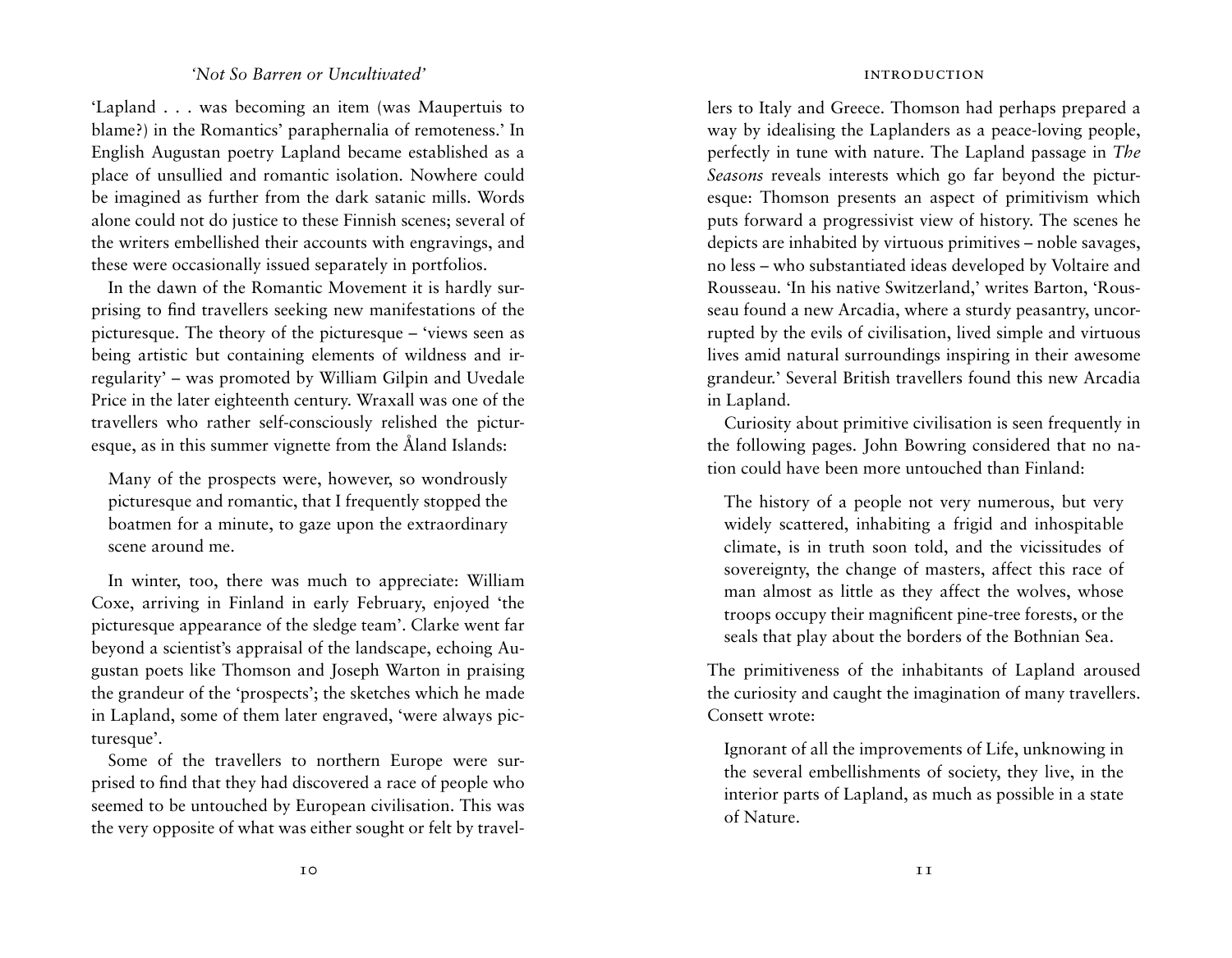# *'Not So Barren or Uncultivated'*

Several travellers expressed their surprise at finding any signs of civilisation at all.

The State of Nature was a concept which greatly exercised some eighteenth-century thinkers. Samuel Johnson had travelled to the Hebrides in 1773, taking, as Mary Lascelles writes, 'the opportunity to observe living people still tracing a pattern of life elsewhere extinct, one which he had hitherto apprehended only through the historical imagination.' It was on this Scottish tour that Johnson and Boswell discussed taking a journey through the Baltic; Johnson felt, presumably, that further north this 'pattern of life' could be experienced in an even more unspoiled form. It was Boswell, not Johnson, who had a change of heart.

It was in Lapland, rather than around the Baltic, that such a way of life could best be viewed. Brooke quotes the opinion of Vaillant ('well known for his travels in Africa, and who has had favourable opportunities of observing man in the state of nature in which savages exist') that 'in an uncivilised state, man is naturally good'. Brooke describes an episode among the 'Finlanders' at Jarhois, south of Muonio, where three young men 'in a state of perfect nudity' from the sauna entered the room where he and his party were sitting and the women ('themselves very slightly attired') were spinning:

A stranger from far more civilised parts of the world than Finland is greatly surprised at finding the intercourse between the sexes so unconstrained and yet so innocent.

Episodes such as this caused several travellers of this era to consider, and even reassess, what the term 'civilised' implied. It was not only in the 'state of nature' that such behaviour was noted: Clarke devotes a whole page to describing how a trusting merchant in Oulu discounted a large bill without any security – an instance of 'unmixed virtue'.

Combined with this idealisation of the people in Finland is a discomposing counter-movement of colourful denigration, already described; Clarke likened a Lapp to the 'longlost link between man and ape'. '[A] curious ambivalence appears in their accounts,' writes Barton, 'showing the persistence of the concept of the "noble savage" even in the face of disagreeable realities.' Several of the writers in this volume, in the middle of harshly realistic descriptions of the weather and the accommodation, switch suddenly and disconcertingly into idealised descriptions of peasant households, which seem to owe nothing to observation and everything to English pastoral poetry.

There were many other reasons for travelling to Lapland; they were summarised energetically by Clarke (who probably originated the term 'literary traveller'):

What then are the objects, it may be asked, which would induce any literary traveller to venture upon a journey into *Lapland?* Many! That of beholding the face of Nature undisguised; of traversing a strange and almost untrodden territory; of pursuing inquiries which relate to the connexion and the origin of nations; of viewing man as he existed in a primæval state; of gratifying a taste for *Natural History*, by sight of rare *animals, plants*, and *minerals*; of contemplating the various phænomena caused by difference of *climate* and *latitude:* and, to sum up all, the delight which travelling itself affords, independently of any definite object; these are the inducements to such a journey.

Clarke's scientific interests were shared by many other travellers, and are reflected in their frequent references to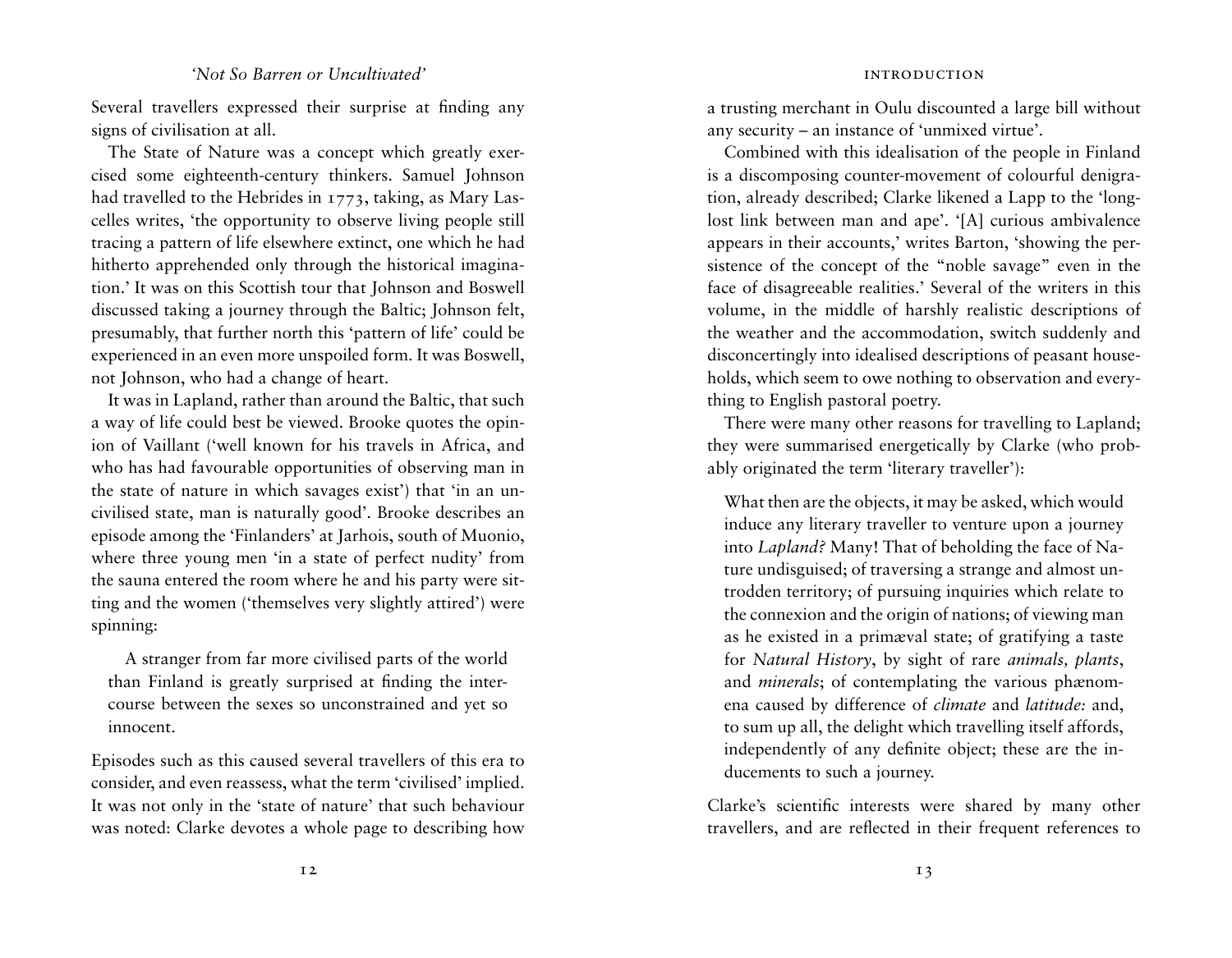#### *'Not So Barren or Uncultivated'*

Linnaeus and Tycho Brahe. The upper-class Englishmen were, naturally, interested in shooting game and catching salmon, but many other interests, often unexpected, developed during their travels.

Almost all the British travellers attended 'divine service', as they invariably termed it, whenever they could, just as they would back home; it seems not to have concerned them at all that they did not understand a word. Towards the end of the period we find missionaries travelling to Finland with Bibles. It is possible that George Borrow was one of them, but if he was there is no record of the journey which he was contemplating in 1834. Robert Pinkerton left an account of his work in Finland for the British and Foreign Bible Society, while the fullest description is by the 'freelance' missionary John Paterson.

For visitors to Finnish Lapland the route was usually through Sweden, heading for Tornio, but the return journey was often via Ostrobothnia; only later in the nineteenth century did Norway sometimes become a starting point for Lapland. It was very unusual to combine a journey to Lapland with one to southern Finland. All the significant towns, from Tornio to Hamina, were coastal; with the exception of Kaajani there were no chartered towns in central Finland until after quite late in the eighteenth century, so the few travellers who did stray from the coastal routes were in unknown country. Most of those who visited southern Finland were passing through on the way to or from St Petersburg. The road through southern Finland, the Great Coastal Road, was one of three routes; the others were overland through the Baltic states, and the sea-passage straight up the Baltic to Kronstadt (considered by survivors as by far the most dangerous).

The passage between Stockholm and Turku, through the

Åland archipelago, is better documented than the route from Turku to St Petersburg, partly because it usually took longer; travellers on the second stage were never becalmed, or halted by dangerous ice. This journey across the Gulf of Bothnia often left the stronger impression, because of the idyllic scenery in summer or the dramatic dangers of crossing the ice in winter. There were two routes: the packet boats sailed between Stockholm and Turku, while the post route left Grisslehamn for the little village of 'Elsing' (now, confusingly, called Helsinki) about forty miles north of Turku, and usually a two-day journey. Nowadays the 'local' ferry route towards Grisslehamn sails from nearby Kustavi.

The packet boat was more direct, but became increasingly unreliable as winter set in; even in summer it made the traveller largely dependent upon the wind. The 'post route' was a species of island-hopping, with boats available just as horses were always ready at post houses. Although not so dependent on the wind, these travellers could find themselves at the mercy of the elements, and also of unscrupulous postmasters.

The Great Coastal Road, called also 'the great road' or 'The Vyborg Road', is better known now as The King's Road, although that name was not used by British writers. It 'was also known as the Summer Road since it was difficult to traverse in the spring and autumn because of water and broken or weak ice'. The King's Road had been the postal route from Turku to Vyborg since 1638, with post offices added along the route over the years at Karjaa, Helsinki, Porvoo, Loviisa, and Hamina. 'Between the post offices, peasant farmhouses were selected to be postal houses. The ideal situation was for postal houses to be 12–20 kilometres apart', this being the right distance for changing horses. This was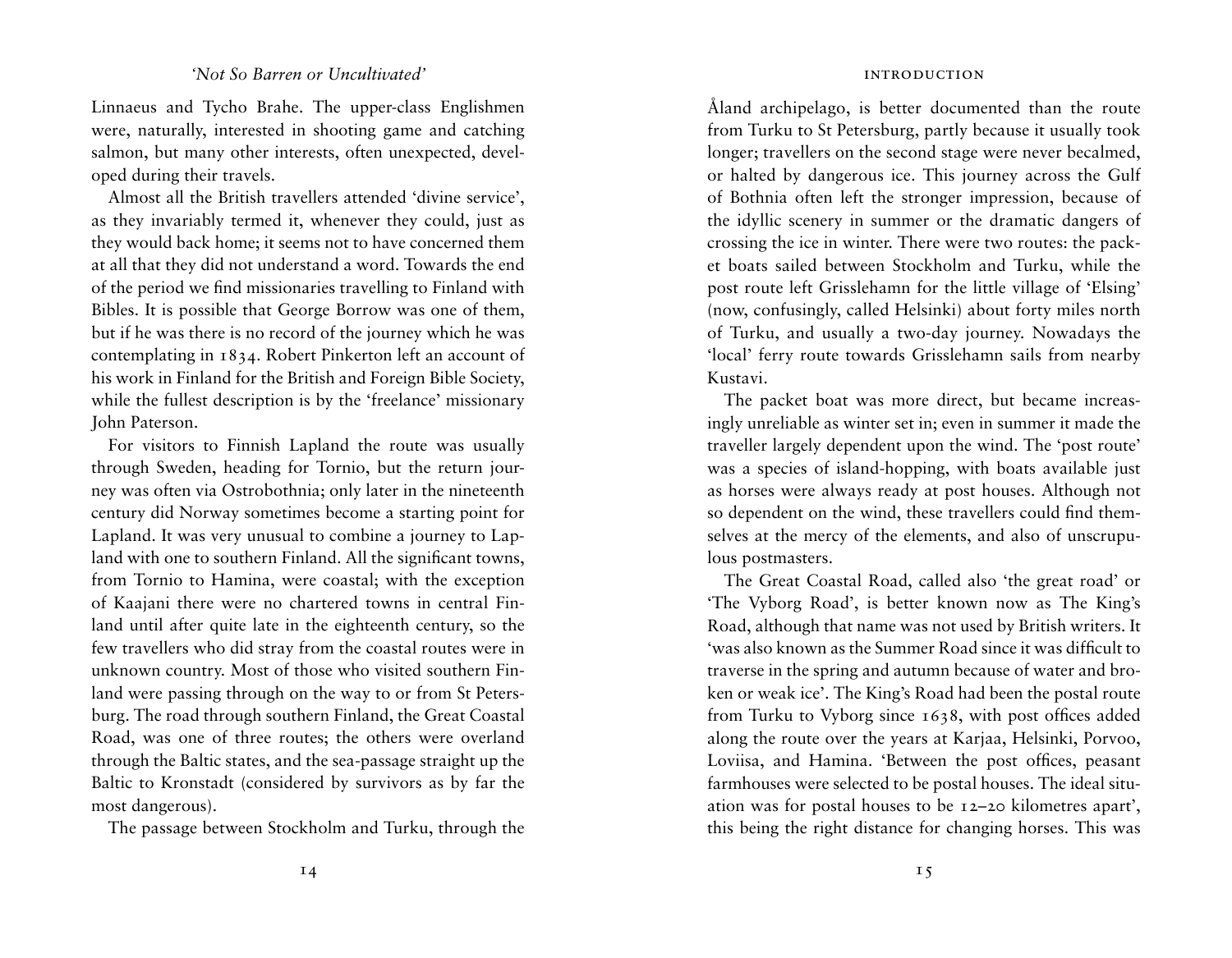# *'Not So Barren or Uncultivated'*

the route taken by nearly all the travellers at least until the 1830s. There were two 'ancillary routes', one via Hämeenlinna perhaps taken in part by Pinkerton, and another from Porkkala to Tallinn, which is not mentioned by any British travellers, although it would probably have got them to St Petersburg more quickly. It is worth mentioning here that no traveller from this era mentions using a map, or even comments on not having one.

In the descriptions of those taking this route there is much that is repetitive. After brief impressions of Turku, cursory remarks on the university, the cathedral and the observatory, travellers set off posting towards St Petersburg by way of Salo, Helsinki (with a tour of the fortress at Suomenlinna) and Loviisa. Usually it was their intention to get this part of the journey over as quickly as possible; Elliott, for example, covered the distance from Helsinki to Hamina in one day. For many travellers the limit of their interest was to comment on the carriages in summer or the sledges in winter, on the reliability of the posting system and horses, on the state of the roads and on the condition of the inns, but some of them did linger – not always by choice – and looked beyond their carriages.

Marshall, the earliest recorded traveller, crossed Finland on horseback, but almost all his successors either took their own carriage with them or acquired one en route. Carr paid ten guineas for his chariot to be taken from Harwich, while Clarke bought in Stockholm a huge, luxurious Viennese carriage – 'a monstrous porcupine' – for eighty pounds. Others bought in Turku or St Petersburg a calèche (a four-wheeled carriage sometimes known as a barouche), which usually fell apart before reaching the end of its journey, was bought for a song by the inn landlord when it finally limped to its destination, and was patched up by him to be sold on to the next unsuspecting traveller. In winter most travellers used horse-drawn sledges, which they found faster, safer, and more comfortable than carriages. Coxe's description of his sledge makes it sound quite luxurious.

There was no general agreement about the roads. Their condition was so dependent on the weather, and changed so much from one season to another, that almost every journey was a special case. Pinkerton found them 'almost as good as our English roads, quite level, and covered with gravel and sand', while George Jones wrote that even on the Great Coastal Road near Helsinki 'there does not appear to have been any attempt to form a road, except by cutting down trees, leaving sufficient space for carts and cattle to pass'. For Carr, one of the few redeeming features of travelling in Finland was 'the exposition of every diverging road carefully, and intelligibly, marked out by a directing post'. Every traveller was agreed in praising the efficiency and cheapness of the posting system; it was very rare for horses not to be available. The inns were another matter entirely, and every traveller tells his own tale; it is usually a sad one.

We learn disappointingly little about either the accommodation or the sustenance which travellers experienced in Finland, and much of that little consists of horror stories about the bug-infested hovels which passed as post-houses and wayside inns, with their offerings of rancid fish, sour curds, and bread baked once a year. Coxe was almost a lone voice in praising the grouse: 'we seldom sat down to dinner, even at the commonest inns without being regaled with a brace of those delicious birds'. With only a few exceptions Finland was a route rather than a destination. Wraxall recorded that, in 1774, there were no inns at all between Turku and Helsinki; Clarke elaborated on his complaint: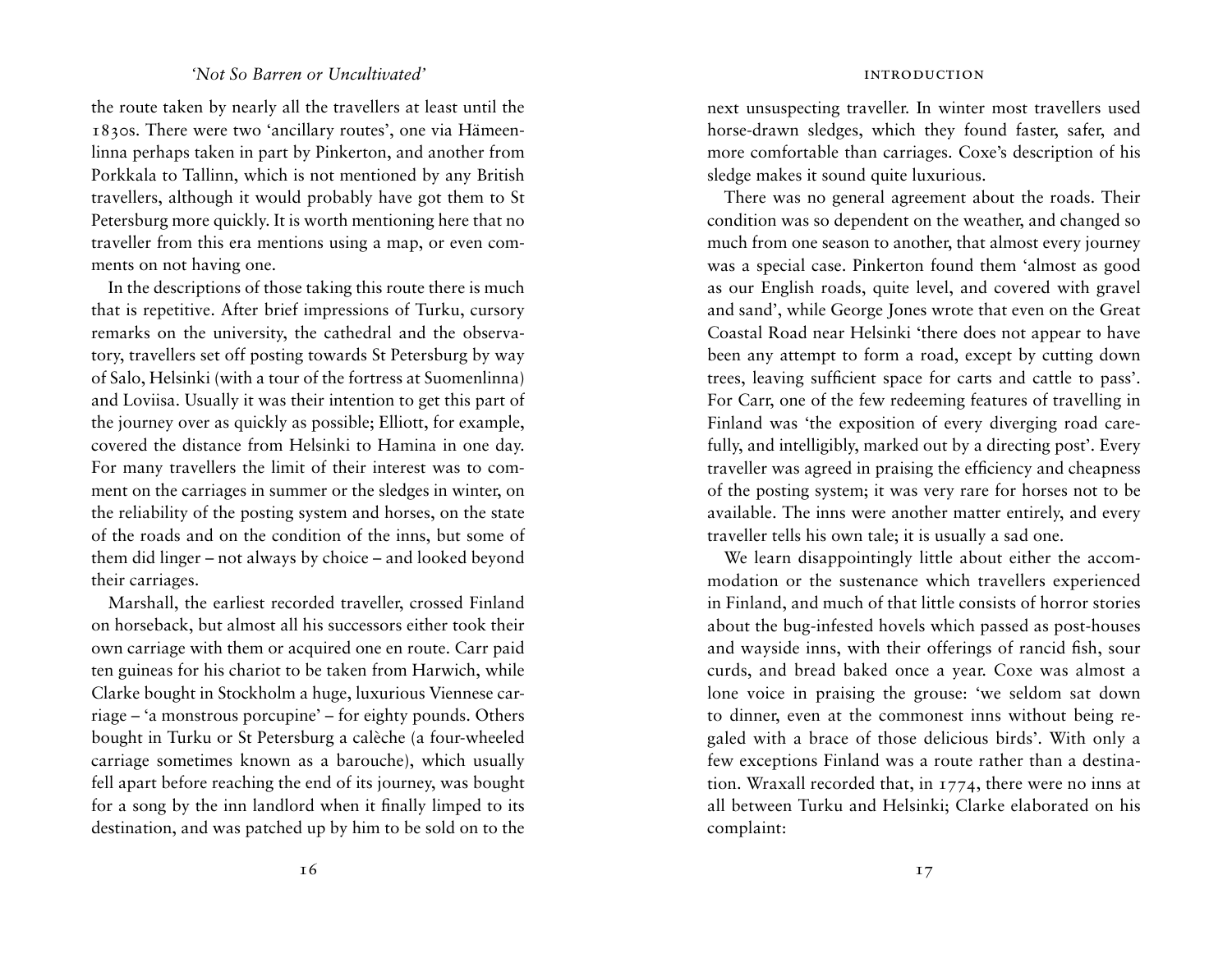# *'Not So Barren or Uncultivated'*

What is to become of a traveller in the night, in such a country and climate, where there are not only no inns, but where he will find it actually impossible to procure a place of rest; not even a stable, in which he may find clean straw for his couch, or a place where he may lie down?

The answer, for Clarke and for many of his contemporaries, was simple: the 'travelling-carriage was . . . for us our moveable home'. 'Of course,' wrote Wraxall of his journey west from Turku, 'I dined and slept in the carriage, breakfasting each morning at the post-house.' Even when inns were available travellers still preferred to sleep in their own carriage, with the curtains drawn, not unlike modern tourists with their caravan or camper van.

Many of the stops were involuntary – waiting for a wind in Turku, or delayed by a broken carriage. Compared with travellers to Norway at this time, the British made very little contact with the local population. In Norway 'private hospitality was a precondition for travel', with the isolated residential farms of the clergy the commonest resort, while in Sweden travellers were 'well-pleased' with the accommodation offered in country seats. Except in Turku, Helsinki and Hamina, few travellers had any contact with the local residents, or sought any. Opportunities to stay with Finnish families were rare, and even when invitations were given they might not be taken up. Elliott is perhaps typical in this regard: on the packet from Stockholm to Turku he met a professor from Helsinki University who gave him 'letters to a count and countess, both Fins, whose houses are on the road through Finland', but he appears not to have taken up these introductions, and such domestic visits as he did pay were valued chiefly as an opportunity for gathering travel information, to get him on his way as soon as possible. The local gentry were understandably anxious to meet and entertain cultured foreign visitors, but were perhaps more interested in hearing European news than in talking about Finland.

Travellers in northern Finland and Lapland rarely record staying at inns, and were much more likely to stay with the clergy, with wealthy landowners, or at farms. Clarke recorded that in Oulu Baron Silferhielm 'desired that we use his house as his own, while we staid'. Those who journeyed to Lapland went specifically in order to see and experience Lapland; they were not on the way to anywhere else. Certainly, in comparison the the rest of northern Europe, travellers in Lapland experienced a very wide variety of accommodation.

Nearly all these travellers went with an entourage of some sort, but they write very little about their servants, just as, in fashionable novels of the time there is little mention of the domestics. Clarke, for example, staying at the minister's house in Ylitornio, mentions only incidentally 'sending the servants away, to sleep in the village'. A guide was an absolute necessity for the Åland archipelago, and advisable for any deviation from the Great Coastal Road. In continental Europe educated Englishmen could generally get by in French, but in the north an interpreter was essential. A few travellers muddled along with Swedish – Captain Frankland claimed to have managed by talking 'broken English' to Swedes – but none could cope with Finnish, Sami ('Lappish') or Russian. Several travellers took their Swedish interpreter across to Finland, where (except in the occasional Finnish-speaking village) he could be useful until they passed Loviisa, when he was sent back. However ignorant travellers were in the native languages, their education had given most of them Latin, and it is surprising how often this enabled them to communicate, most usefully at the university in